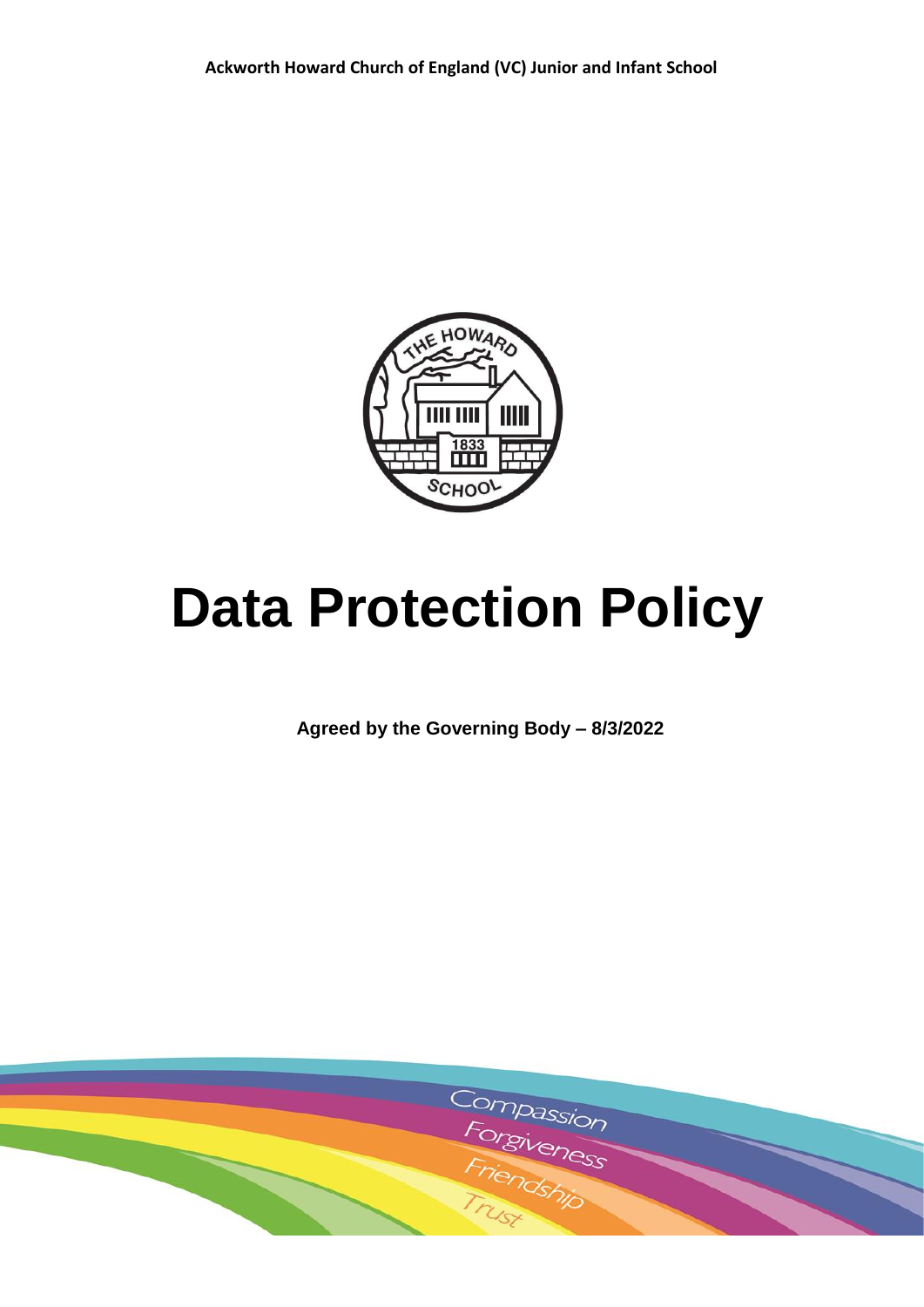# **Contents**

## <span id="page-1-0"></span>**1. Aims**

Our school aims to ensure that all personal data collected about staff, pupils, parents, governors, visitors and other individuals is collected, stored and processed in accordance with the [General Data Protection](https://ico.org.uk/for-organisations/guide-to-data-protection/guide-to-the-general-data-protection-regulation-gdpr/)  [Regulation UK](https://ico.org.uk/for-organisations/guide-to-data-protection/guide-to-the-general-data-protection-regulation-gdpr/) and the [Data Protection Act 2018 \(DPA 2018\).](http://www.legislation.gov.uk/ukpga/2018/12/contents/enacted)

This policy applies to all personal data, regardless of whether it is in paper or electronic format.

# <span id="page-1-1"></span>**2. Legislation and guidance**

This policy meets the requirements of the GDPR and the DPA 2018. It is based on guidance published by the Information Commissioner's Office (ICO) on the [GDPR.](https://ico.org.uk/for-organisations/guide-to-the-general-data-protection-regulation-gdpr/)

It also reflects the ICO's [code of practice](https://ico.org.uk/media/for-organisations/documents/1542/cctv-code-of-practice.pdf) for the use of surveillance cameras and personal information.

In addition, this policy complies with regulation 5 of the [Education \(Pupil Information\) \(England\) Regulations](http://www.legislation.gov.uk/uksi/2005/1437/regulation/5/made)  [2005,](http://www.legislation.gov.uk/uksi/2005/1437/regulation/5/made) which gives parents the right of access to their child's educational record.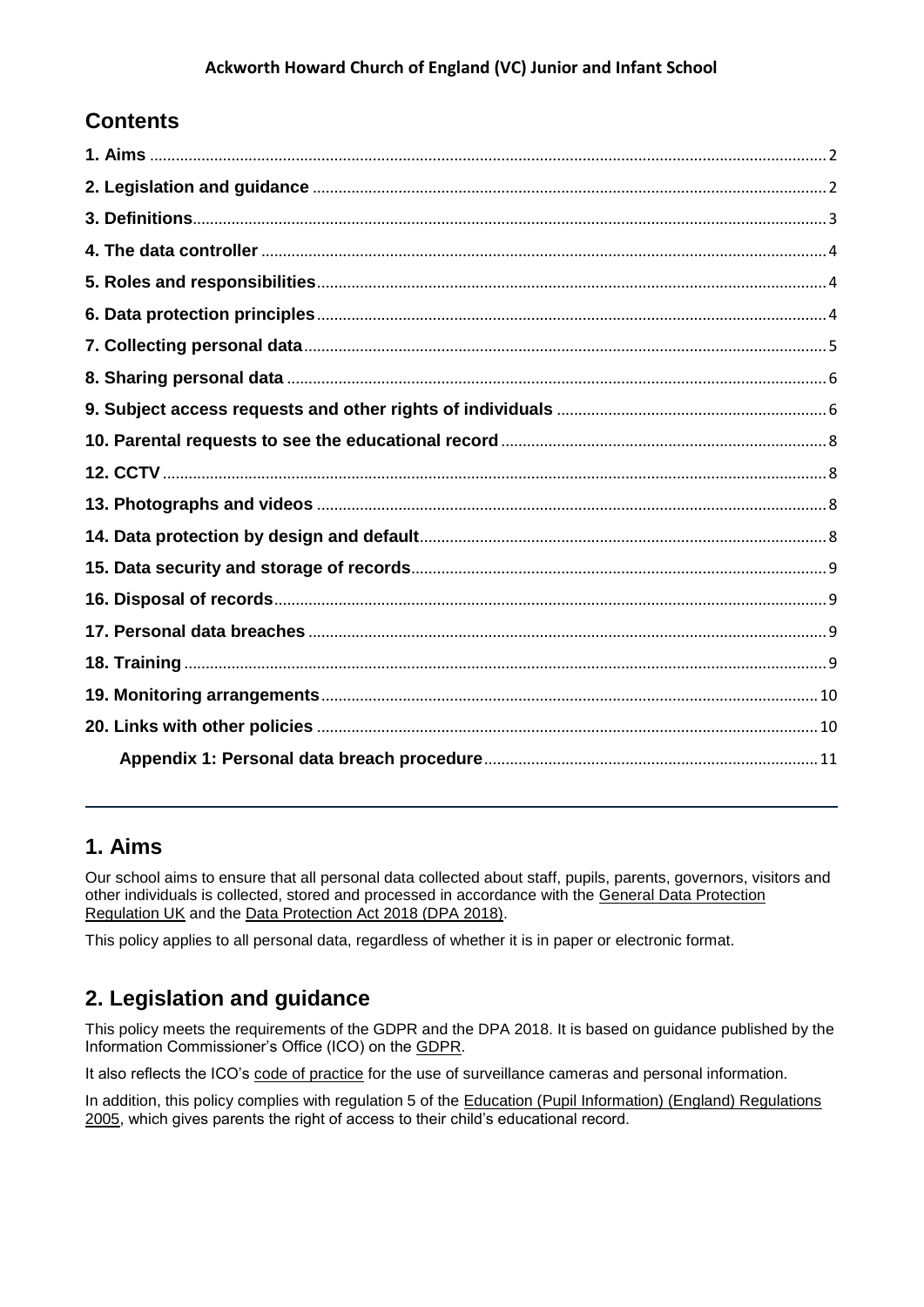# <span id="page-2-0"></span>**3. Definitions**

| TERM                                | <b>DEFINITION</b>                                                                                                                                                                                                                                                                                                                                                                                                                                                                                                      |
|-------------------------------------|------------------------------------------------------------------------------------------------------------------------------------------------------------------------------------------------------------------------------------------------------------------------------------------------------------------------------------------------------------------------------------------------------------------------------------------------------------------------------------------------------------------------|
| Personal data                       | Any information relating to an identified, or identifiable, living<br>individual.<br>This may include the individual's:<br>Name (including initials)<br>$\bullet$<br>Identification number<br>$\bullet$<br>Location data<br>$\bullet$<br>Online identifier, such as a username<br>$\bullet$<br>It may also include factors specific to the individual's physical,<br>physiological, genetic, mental, economic, cultural or social<br>identity.                                                                         |
| Special categories of personal data | Personal data which is more sensitive and so needs more<br>protection, including information about an individual's:<br>Racial or ethnic origin<br>$\bullet$<br>Political opinions<br>$\bullet$<br>Religious or philosophical beliefs<br>$\bullet$<br>Trade union membership<br>$\bullet$<br>Genetics<br>$\bullet$<br>Biometrics (such as fingerprints, retina and iris<br>patterns), where used for identification purposes<br>Health - physical or mental<br>$\bullet$<br>Sex life or sexual orientation<br>$\bullet$ |
| <b>Processing</b>                   | Anything done to personal data, such as collecting, recording,<br>organising, structuring, storing, adapting, altering, retrieving,<br>using, disseminating, erasing or destroying.<br>Processing can be automated or manual.                                                                                                                                                                                                                                                                                          |
| Data subject                        | The identified or identifiable individual whose personal data is<br>held or processed.                                                                                                                                                                                                                                                                                                                                                                                                                                 |
| Data controller                     | A person or organisation that determines the purposes and the<br>means of processing of personal data.                                                                                                                                                                                                                                                                                                                                                                                                                 |
| Data processor                      | A person or other body, other than an employee of the data<br>controller, who processes personal data on behalf of the data<br>controller.                                                                                                                                                                                                                                                                                                                                                                             |
| Personal data breach                | A breach of security leading to the accidental or unlawful<br>destruction, loss, alteration, unauthorised disclosure of, or<br>access to, personal data.                                                                                                                                                                                                                                                                                                                                                               |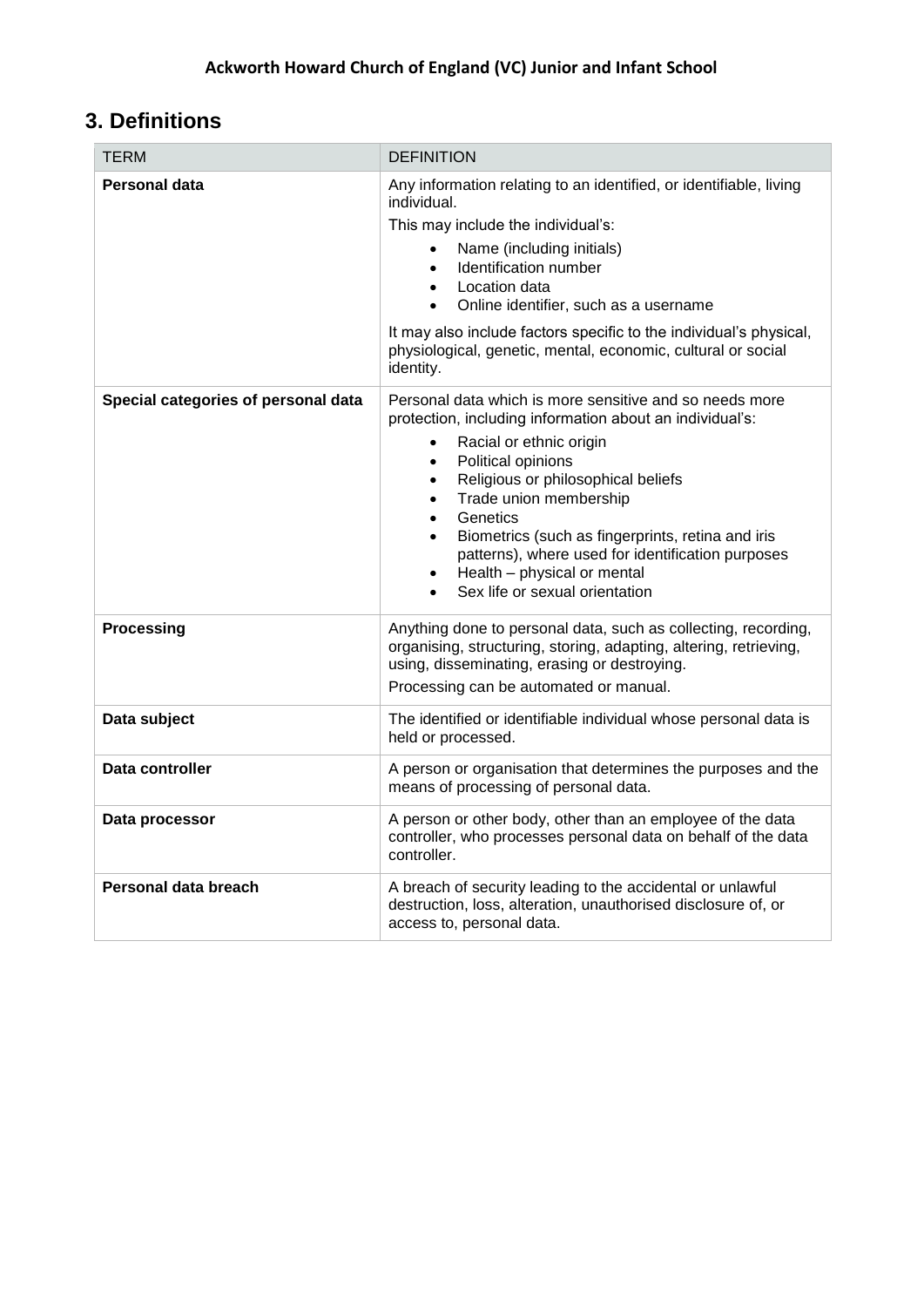# <span id="page-3-0"></span>**4. The data controller**

Our school processes personal data relating to parents, pupils, staff, governors, visitors and others, and therefore is a data controller.

The school is registered with the ICO / has paid its data protection fee to the ICO, as legally required.

# <span id="page-3-1"></span>**5. Roles and responsibilities**

This policy applies to **all staff** employed by our school, and to external organisations or individuals working on our behalf. Staff who do not comply with this policy may face disciplinary action.

#### **5.1 Governing board**

The governing board has overall responsibility for ensuring that our school complies with all relevant data protection obligations.

#### **5.2 Data protection officer**

The data protection officer (DPO) is responsible for overseeing the implementation of this policy, monitoring our compliance with data protection law, and developing related policies and guidelines where applicable.

The DPO is also the first point of contact for individuals whose data the school processes, and for the ICO.

Our DPO is Jenny Griffiths and is contactable via 01977 649157.

#### **5.3 Headteacher**

The headteacher acts as the representative of the data controller on a day-to-day basis.

#### **5.4 All staff**

Staff are responsible for:

- Collecting, storing and processing any personal data in accordance with this policy
- Informing the school of any changes to their personal data, such as a change of address

Contacting the DPO in the following circumstances:

- With any questions about the operation of this policy, data protection law, retaining personal data or keeping personal data secure
- If they have any concerns that this policy is not being followed
- If they are unsure whether or not they have a lawful basis to use personal data in a particular way
- If they need to rely on or capture consent, draft a privacy notice, deal with data protection rights invoked by an individual, or transfer personal data outside the UK Area
- If there has been a data breach
- Whenever they are engaging in a new activity that may affect the privacy rights of individuals
- If they need help with any contracts or sharing personal data with third parties

## <span id="page-3-2"></span>**6. Data protection principles**

The GDPR is based on data protection principles that our school must comply with.

The principles say that personal data must be:

- Processed lawfully, fairly and in a transparent manner
- Collected for specified, explicit and legitimate purposes
- Adequate, relevant and limited to what is necessary to fulfil the purposes for which it is processed
- Accurate and, where necessary, kept up to date
- Kept for no longer than is necessary for the purposes for which it is processed
- Processed in a way that ensures it is appropriately secure

This policy sets out how the school aims to comply with these principles.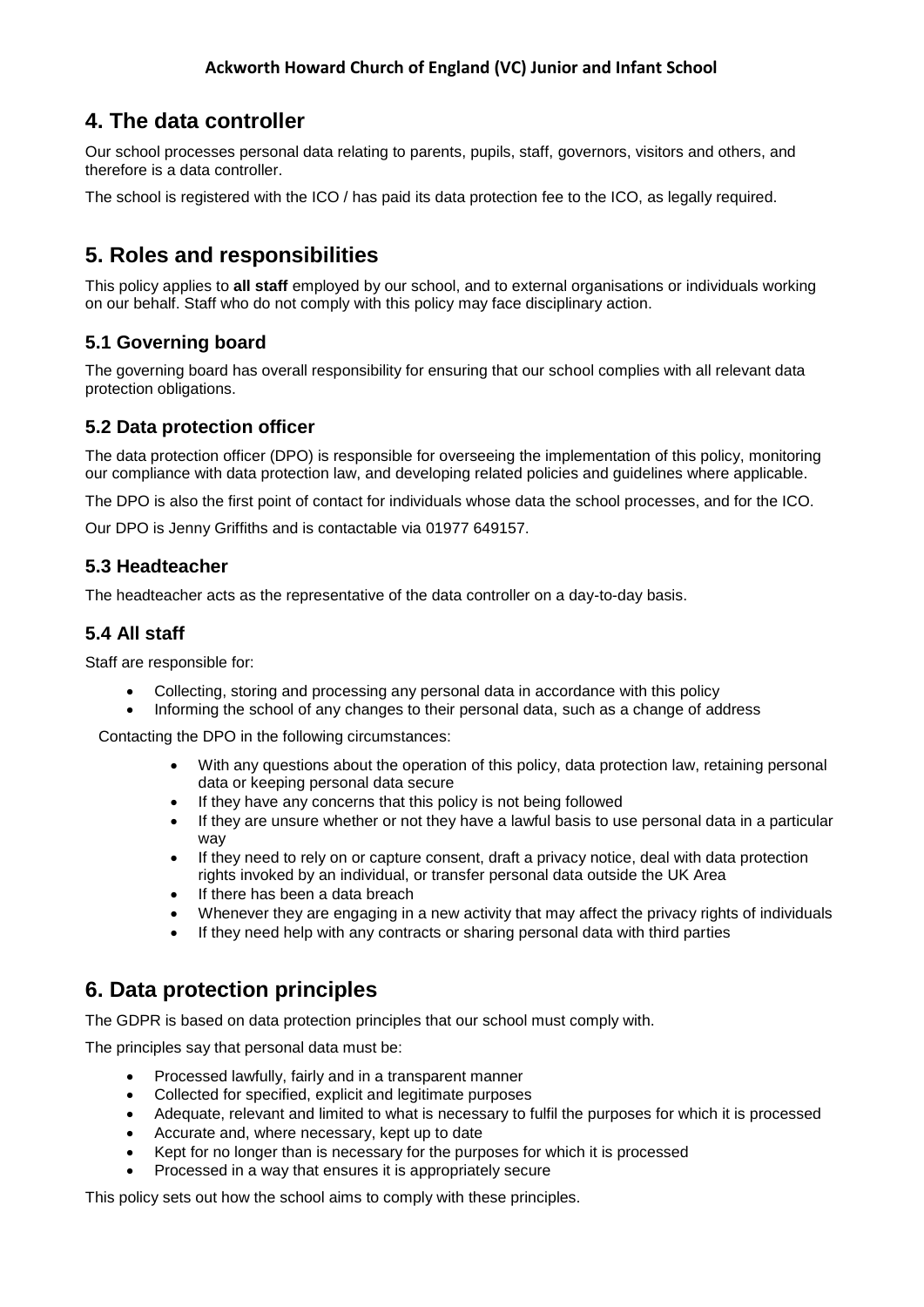# <span id="page-4-0"></span>**7. Collecting personal data**

#### **7.1 Lawfulness, fairness and transparency**

We will only process personal data where we have one of 6 'lawful bases' (legal reasons) to do so under data protection law:

- The data needs to be processed so that the school can **fulfil a contract** with the individual, or the individual has asked the school to take specific steps before entering into a contract
- The data needs to be processed so that the school can **comply with a legal obligation**
- The data needs to be processed to ensure the **vital interests** of the individual or another person i.e. to protect someone's life
- The data needs to be processed so that the school, as a public authority, can **perform a task in the public interest or exercise its official authority**
- The data needs to be processed for the **legitimate interests** of the school (where the processing is not for any tasks the school performs as a public authority) or a third party, provided the individual's rights and freedoms are not overridden
- The individual (or their parent/carer when appropriate in the case of a pupil) has freely given clear **consent**

For special categories of personal data, we will also meet one of the special category conditions for processing under data protection law:

- The individual (or their parent/carer when appropriate in the case of a pupil) has given **explicit consent**
- The data needs to be processed to perform or exercise obligations or rights in relation to **employment, social security or social protection law**
- The data needs to be processed to ensure the **vital interests** of the individual or another person, where the individual is physically or legally incapable of giving consent
- The data has already been made **manifestly public** by the individual
- The data needs to be processed for the establishment, exercise or defence of **legal claims**
- The data needs to be processed for reasons of **substantial public interest** as defined in legislation
- The data needs to be processed for **health or social care purposes**, and the processing is done by, or under the direction of, a health or social work professional or by any other person obliged to confidentiality under law
- The data needs to be processed for **public health reasons**, and the processing is done by, or under the direction of, a health professional or by any other person obliged to confidentiality under law
- The data needs to be processed for **archiving purposes**, scientific or historical research purposes, or statistical purposes, and the processing is in the public interest

For criminal offence data, we will meet both a lawful basis and a condition set out under data protection law. Conditions include:

- The individual (or their parent/carer when appropriate in the case of a pupil) has given **consent**
- The data needs to be processed to ensure the **vital interests** of the individual or another person, where the individual is physically or legally incapable of giving consent
- The data has already been made **manifestly public** by the individual
- The data needs to be processed for or in connection with legal proceedings, to obtain legal advice, or for the establishment, exercise or defence of **legal rights**
- The data needs to be processed for reasons of **substantial public interest** as defined in **legislation**

Whenever we first collect personal data directly from individuals, we will provide them with the relevant information required by data protection law.

We will always consider the fairness of our data processing. We will ensure we do not handle personal data in ways that individuals would not reasonably expect, or use personal data in ways which have unjustified adverse effects on them.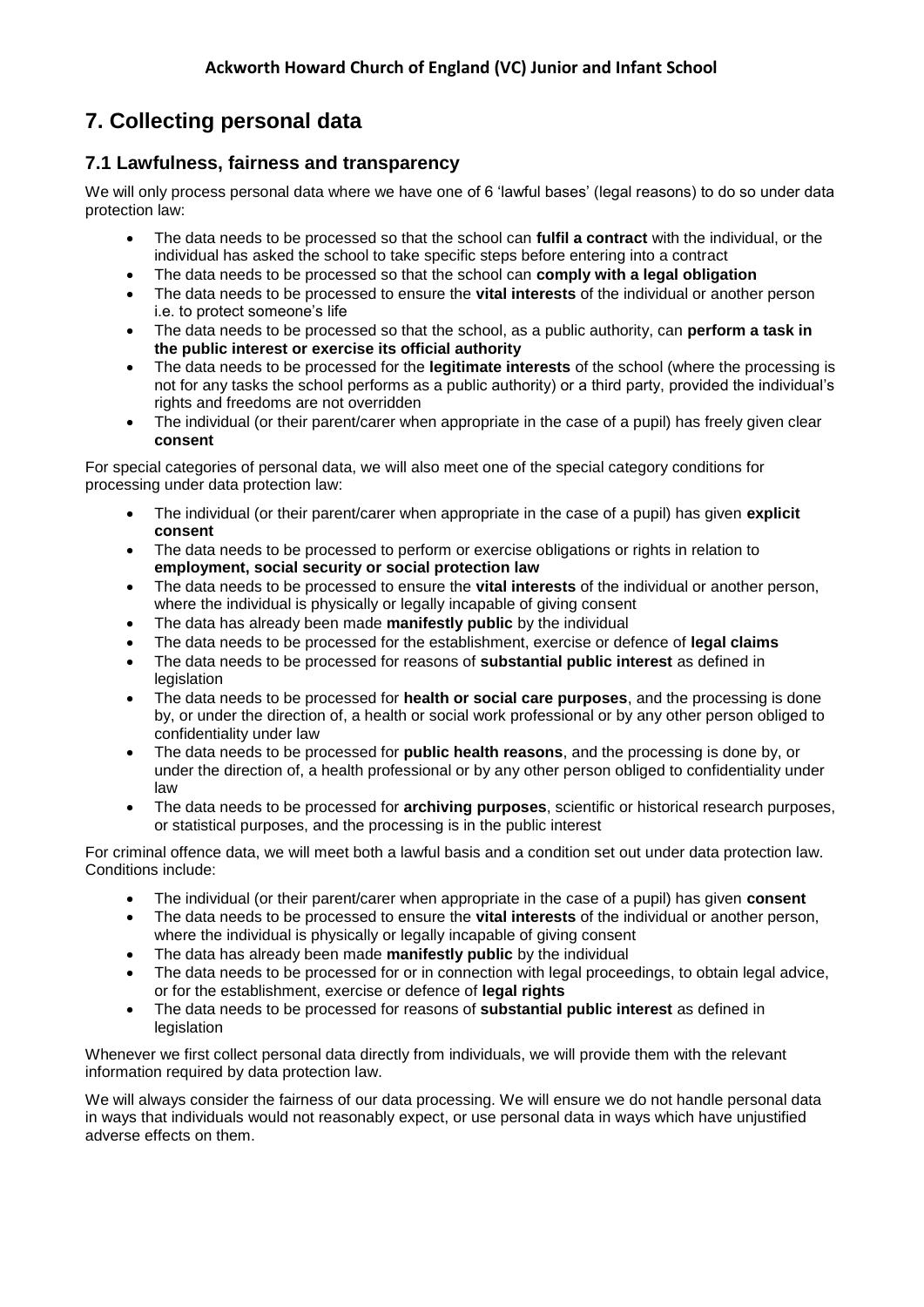#### **7.2 Limitation, minimisation and accuracy**

We will only collect personal data for specified, explicit and legitimate reasons. We will explain these reasons to the individuals when we first collect their data.

If we want to use personal data for reasons other than those given when we first obtained it, we will inform the individuals concerned before we do so, and seek consent where necessary.

Staff must only process personal data where it is necessary in order to do their jobs.

We will keep data accurate and, where necessary, up-to-date. Inaccurate data will be rectified or erased when appropriate.

In addition, when staff no longer need the personal data they hold, they must ensure it is deleted or anonymised. This will be done in accordance with the school's record retention schedule.

### <span id="page-5-0"></span>**8. Sharing personal data**

We will not normally share personal data with anyone else without consent, but there are certain circumstances where we may be required to do so. These include, but are not limited to, situations where:

- There is an issue with a pupil or parent/carer that puts the safety of our staff at risk
- We need to liaise with other agencies we will seek consent as necessary before doing this
- Our suppliers or contractors need data to enable us to provide services to our staff and pupils for example, IT companies. When doing this, we will:
	- Only appoint suppliers or contractors which can provide sufficient guarantees that they comply with data protection law
	- Establish a contract with the supplier or contractor to ensure the fair and lawful processing of any personal data we share
	- Only share data that the supplier or contractor needs to carry out their service

We will also share personal data with law enforcement and government bodies where we are legally required to do so.

We may also share personal data with emergency services and local authorities to help them to respond to an emergency situation that affects any of our pupils or staff.

Where we transfer personal data internationally, we will do so in accordance with data protection law.

## <span id="page-5-1"></span>**9. Subject access requests and other rights of individuals**

#### **9.1 Subject access requests**

Individuals have a right to make a 'subject access request' to gain access to personal information that the school holds about them. This includes:

- Confirmation that their personal data is being processed
- Access to a copy of the data
- The purposes of the data processing
- The categories of personal data concerned
- Who the data has been, or will be, shared with
- How long the data will be stored for, or if this isn't possible, the criteria used to determine this period
- Where relevant, the existence of the right to request rectification, erasure or restriction, or to object to such processing
- The right to lodge a complaint with the ICO or another supervisory authority
- The source of the data, if not the individual
- Whether any automated decision-making is being applied to their data, and what the significance and consequences of this might be for the individual
- The safeguards provided if the data is being transferred internationally

Subject access requests can be submitted in any form, but we may be able to respond to requests more quickly if they are made in writing and include:

- Name of individual
- Correspondence address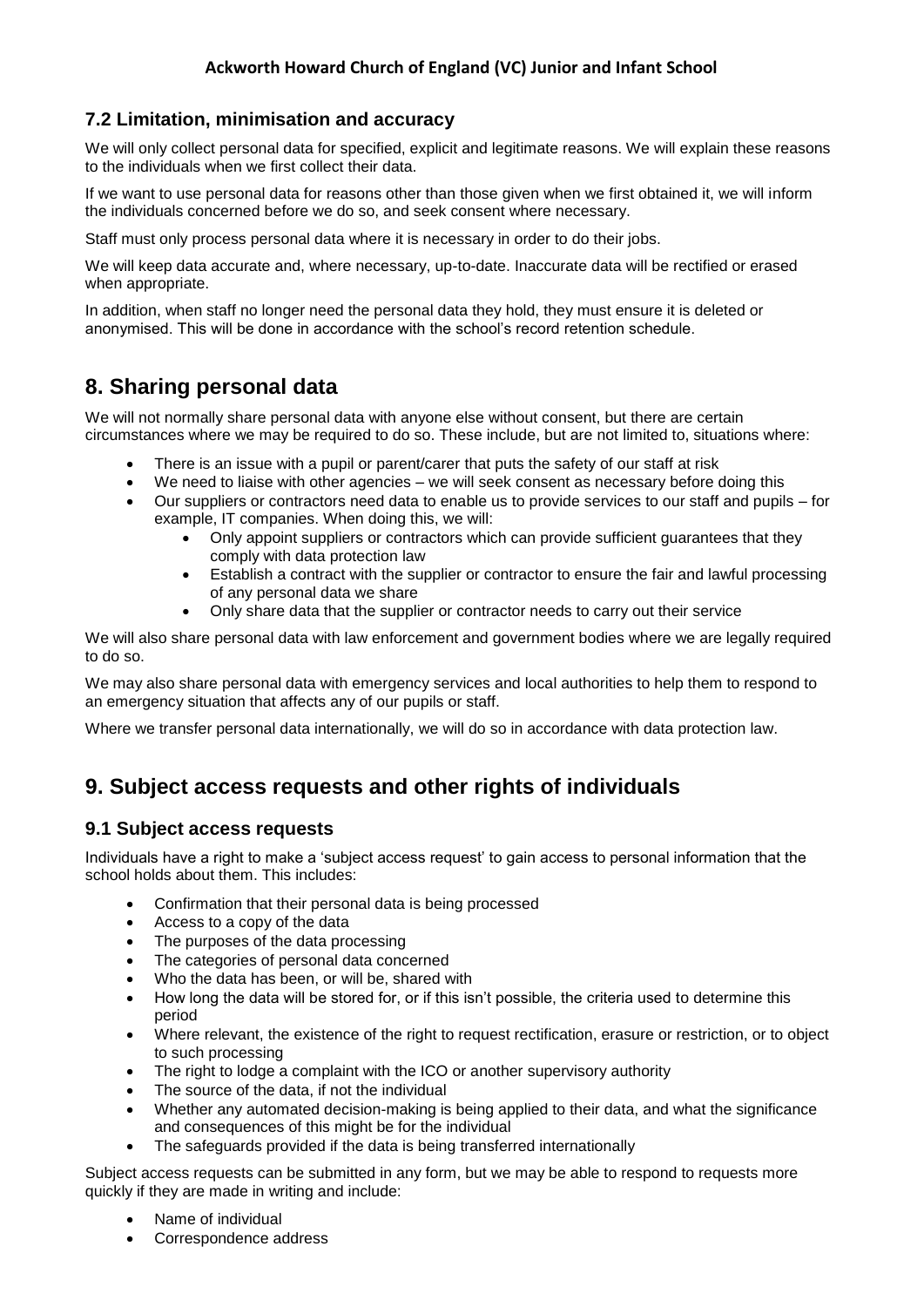#### **Ackworth Howard Church of England (VC) Junior and Infant School**

- Contact number and email address
- Details of the information requested

If staff receive a subject access request in any form they must immediately forward it to the DPO.

#### **9.2 Children and subject access requests**

Personal data about a child belongs to that child, and not the child's parents or carers. For a parent or carer to make a subject access request with respect to their child, the child must either be unable to understand their rights and the implications of a subject access request, or have given their consent.

Children below the age of 12 are generally not regarded to be mature enough to understand their rights and the implications of a subject access request. Therefore, most subject access requests from parents or carers of pupils at our school may be granted without the express permission of the pupil. This is not a rule and a pupil's ability to understand their rights will always be judged on a case-by-case basis.

#### **9.3 Responding to subject access requests**

When responding to requests, we:

- May ask the individual to provide 2 forms of identification
- May contact the individual via phone to confirm the request was made
- Will respond without delay and within 1 month of receipt of the request (or receipt of the additional information needed to confirm identity, where relevant)
- Will provide the information free of charge
- May tell the individual we will comply within 3 months of receipt of the request, where a request is complex or numerous. We will inform the individual of this within 1 month, and explain why the extension is necessary

We may not disclose information for a variety of reasons, such as if it:

- Might cause serious harm to the physical or mental health of the pupil or another individual
- Would reveal that the child is being or has been abused, or is at risk of abuse, where the disclosure of that information would not be in the child's best interests
- Would include another person's personal data that we can't reasonably anonymise, and we don't have the other person's consent and it would be unreasonable to proceed without it
- Is part of certain sensitive documents, such as those related to crime, immigration, legal proceedings or legal professional privilege, management forecasts, negotiations, confidential references, or exam scripts

If the request is unfounded or excessive, we may refuse to act on it, or charge a reasonable fee to cover administrative costs. We will take into account whether the request is repetitive in nature when making this decision.

When we refuse a request, we will tell the individual why, and tell them they have the right to complain to the ICO or they can seek to enforce their subject access right through the courts.

#### **9.4 Other data protection rights of the individual**

In addition to the right to make a subject access request (see above), and to receive information when we are collecting their data about how we use and process it (see section 7), individuals also have the right to:

- Withdraw their consent to processing at any time
- Ask us to rectify, erase or restrict processing of their personal data (in certain circumstances)
- Prevent use of their personal data for direct marketing
- Object to processing which has been justified on the basis of public interest, official authority or legitimate interests
- Challenge decisions based solely on automated decision making or profiling (i.e. making decisions or evaluating certain things about an individual based on their personal data with no human involvement)
- Be notified of a data breach (in certain circumstances)
- Make a complaint to the ICO
- Ask for their personal data to be transferred to a third party in a structured, commonly used and machine-readable format (in certain circumstances)

Individuals should submit any request to exercise these rights to the DPO. If staff receive such a request, they must immediately forward it to the DPO.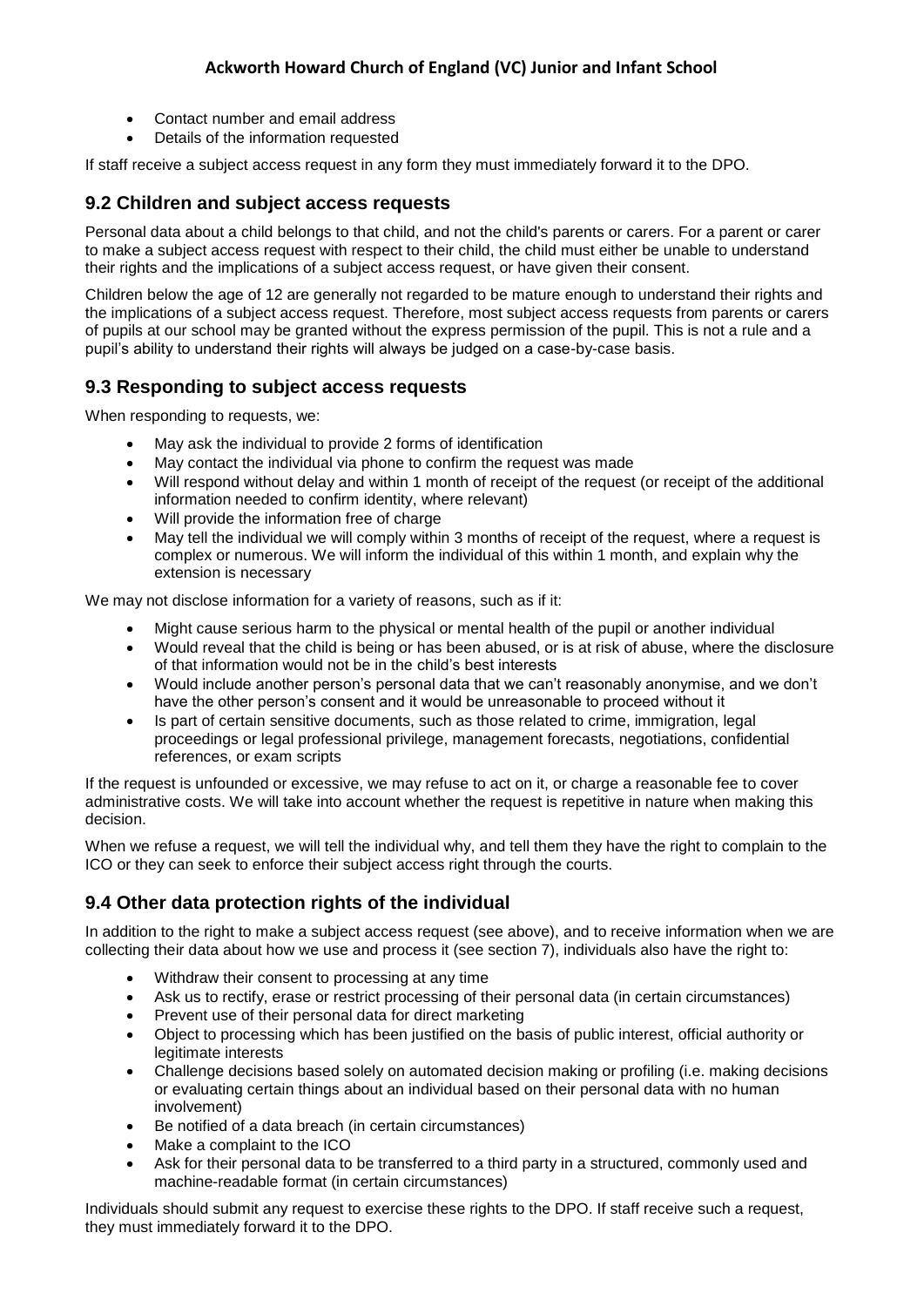## <span id="page-7-0"></span>**10. Parental requests to see the educational record**

Parents, or those with parental responsibility, have a legal right to free access to their child's educational record (which includes most information about a pupil) within 15 school days of receipt of a written request.

If the request is for a copy of the educational record, the school may charge a fee to cover the cost of supplying it.

This right applies as long as the pupil concerned is aged under 18.

There are certain circumstances in which this right can be denied, such as if releasing the information might cause serious harm to the physical or mental health of the pupil or another individual, or if it would mean releasing exam marks before they are officially announced.

# <span id="page-7-1"></span>**12. CCTV**

We use CCTV in various locations around the school site to ensure it remains safe. We will adhere to the ICO's [code of practice](https://ico.org.uk/media/for-organisations/documents/1542/cctv-code-of-practice.pdf) for the use of CCTV.

We do not need to ask individuals' permission to use CCTV, but we make it clear where individuals are being recorded. Security cameras are clearly visible and accompanied by prominent signs explaining that CCTV is in use.

Any enquiries about the CCTV system should be directed to Miss Clough, School Business Manager.

## <span id="page-7-2"></span>**13. Photographs and videos**

As part of our school activities, we may take photographs and record images of individuals within our school.

We will obtain written consent from parents/carers for photographs and videos to be taken of their child for communication, marketing and promotional materials. We will clearly explain how the photograph and/or video will be used to both the parent/carer and pupil.

Any photographs and videos taken by parents/carers at school events for their own personal use are not covered by data protection legislation. However, we will ask that photos or videos with other pupils are not shared publicly on social media for safeguarding reasons, unless all the relevant parents/carers have agreed to this.

Where the school takes photographs and videos, uses may include:

- Within school on display boards and in school brochures, newsletters etc.
- Outside of school by external agencies such as the school photographer, newspapers, campaigns.
	- Online on our school website or social media page.

Consent can be refused or withdrawn at any time. If consent is withdrawn, we will delete the photograph or video and not distribute it further.

When using photographs and videos in this way we will not accompany them with any other personal information about the child, to ensure they cannot be identified.

## <span id="page-7-3"></span>**14. Data protection by design and default**

We will put measures in place to show that we have integrated data protection into all of our data processing activities, including:

- Appointing a suitably qualified DPO, and ensuring they have the necessary resources to fulfil their duties and maintain their expert knowledge
- Only processing personal data that is necessary for each specific purpose of processing, and always in line with the data protection principles set out in relevant data protection law (see section 6)
- Completing data protection impact assessments where the school's processing of personal data presents a high risk to rights and freedoms of individuals, and when introducing new technologies (the DPO will advise on this process)
- Integrating data protection into internal documents including this policy, any related policies and privacy notices
- Regularly training members of staff on data protection law, this policy, any related policies and any other data protection matters; we will also keep a record of attendance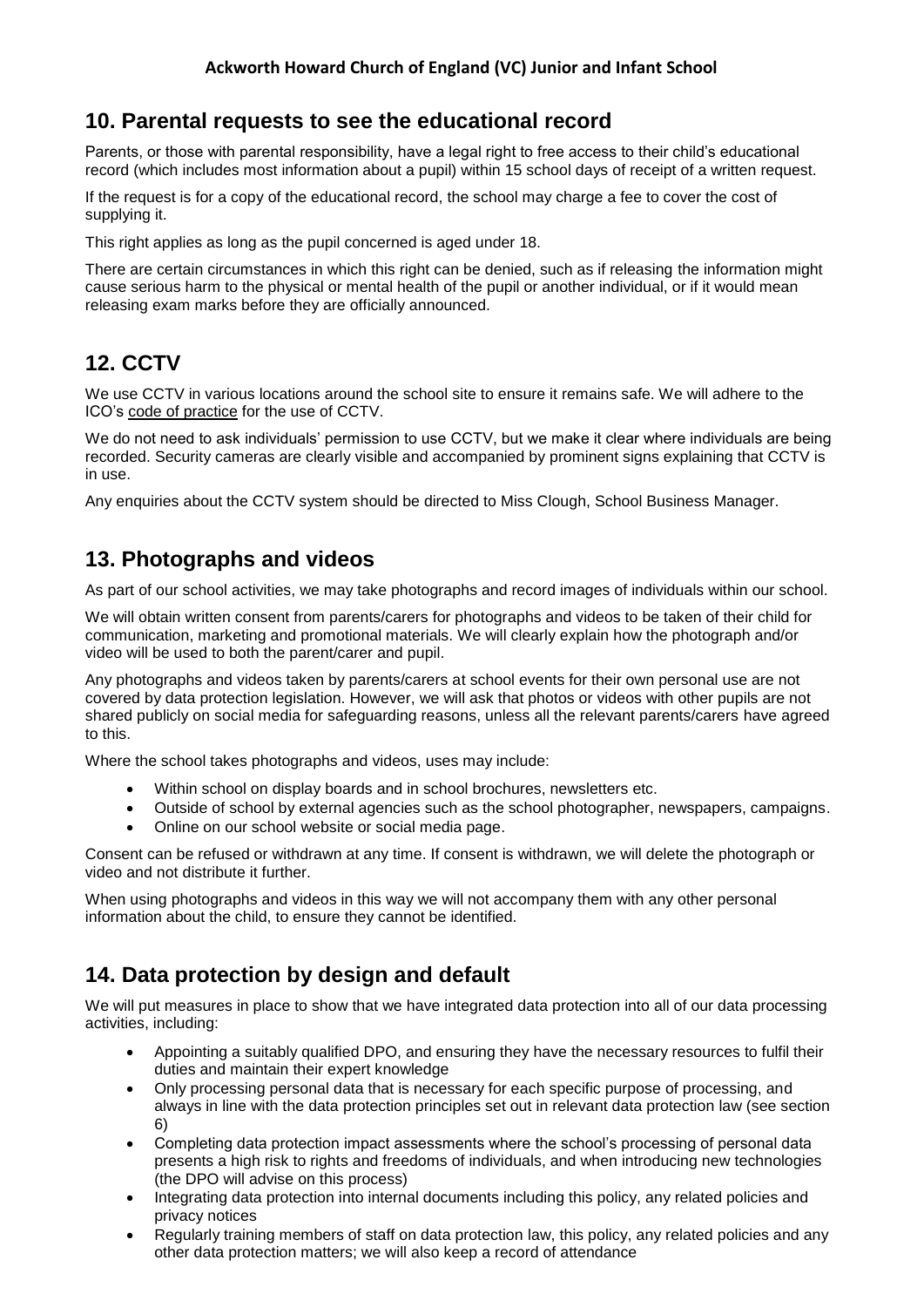- Regularly conducting reviews and audits to test our privacy measures and make sure we are compliant
- Appropriate safeguards being put in place if we transfer any personal data outside of the UK, where different data protection laws will apply
- Maintaining records of our processing activities, including:
	- For the benefit of data subjects, making available the name and contact details of our school and DPO and all information we are required to share about how we use and process their personal data (via our privacy notices)
	- For all personal data that we hold, maintaining an internal record of the type of data, type of data subject, how and why we are using the data, any third-party recipients, any transfers outside of the EEA and the safeguards for those, retention periods and how we are keeping the data secure

# <span id="page-8-0"></span>**15. Data security and storage of records**

We will protect personal data and keep it safe from unauthorised or unlawful access, alteration, processing or disclosure, and against accidental or unlawful loss, destruction or damage.

In particular:

- Paper-based records and portable electronic devices, such as laptops and hard drives that contain personal data, are kept under lock and key when not in use.
- Papers containing confidential personal data must not be left on office and classroom desks, on staffroom tables, or left anywhere else where there is general access.
- Where personal information needs to be taken off site, staff must sign it in and out from the school office.
- Passwords that are at least 10 characters long containing letters and numbers are used to access school computers, laptops and other electronic devices. Staff and pupils are reminded that they should not reuse passwords from other sites.
- Encryption software is used to protect all portable devices and removable media, such as laptops and USB devices.
- Staff, pupils or governors who store personal information on their personal devices are expected to follow the same security procedures as for school-owned equipment.
- Where we need to share personal data with a third party, we carry out due diligence and take reasonable steps to ensure it is stored securely and adequately protected (see section 8).

# <span id="page-8-1"></span>**16. Disposal of records**

Personal data that is no longer needed will be disposed of securely. Personal data that has become inaccurate or out of date will also be disposed of securely, where we cannot or do not need to rectify or update it.

For example, we will shred or incinerate paper-based records, and overwrite or delete electronic files. We may also use a third party to safely dispose of records on the school's behalf. If we do so, we will require the third party to provide sufficient guarantees that it complies with data protection law.

# <span id="page-8-2"></span>**17. Personal data breaches**

The school will make all reasonable endeavours to ensure that there are no personal data breaches.

In the unlikely event of a suspected data breach, we will follow the procedure set out in appendix 1.

When appropriate, we will report the data breach to the ICO within 72 hours after becoming aware of it.

# <span id="page-8-3"></span>**18. Training**

All staff are provided with data protection training as part of their induction process. Governors are expected to undertake training using the online training platform.

Data protection will also form part of continuing professional development, where changes to legislation, guidance or the school's processes make it necessary.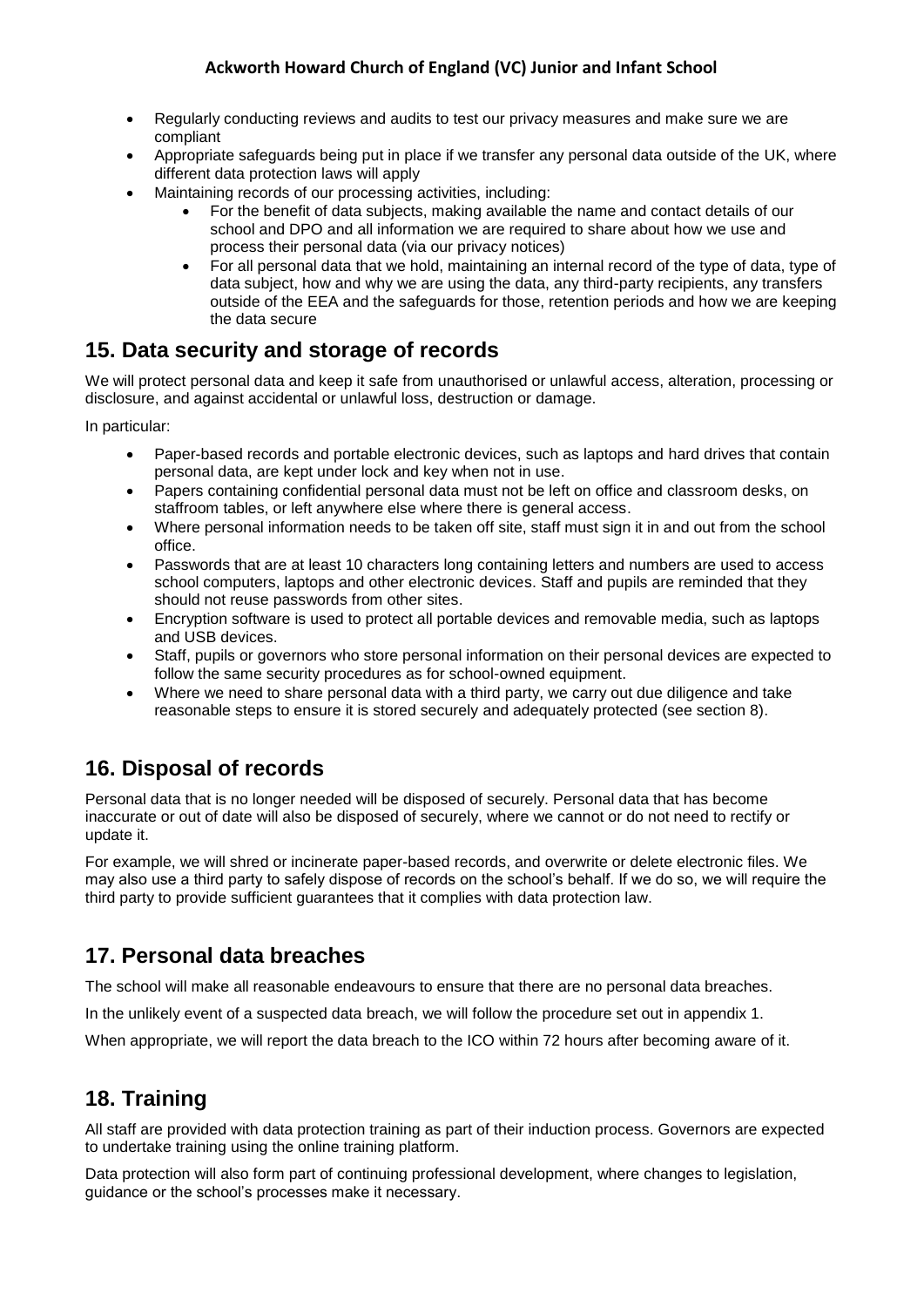# <span id="page-9-0"></span>**19. Monitoring arrangements**

The Headteacher is responsible for monitoring and reviewing this policy.

This policy will be reviewed every **2 years** and shared with the full governing board.

# <span id="page-9-1"></span>**20. Links with other policies**

This data protection policy is linked to our:

- Freedom of information publication scheme
- GDPR information set out on our website.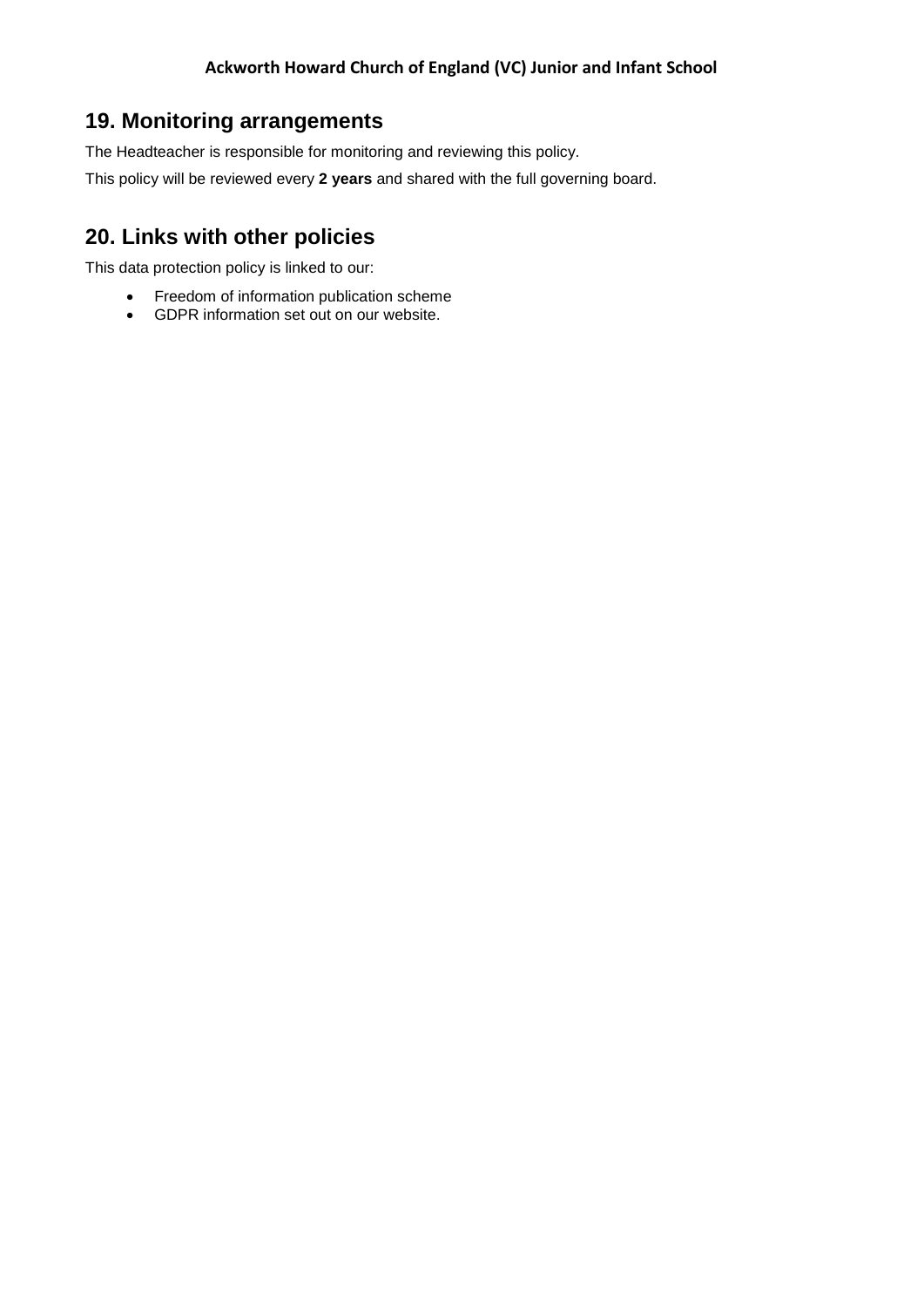#### <span id="page-10-0"></span>**Appendix 1: Personal data breach procedure**

This procedure is based on [guidance on personal data breaches](https://ico.org.uk/for-organisations/guide-to-the-general-data-protection-regulation-gdpr/personal-data-breaches/) produced by the Information Commissioner's Office (ICO).

On finding or causing a breach, or potential breach, the staff member, governor or data processor must immediately notify the Headteacher.

The Headteacher will investigate the report, and determine whether a breach has occurred. To decide, the Headteacher will consider whether personal data has been accidentally or unlawfully:

- Lost
- **Stolen**
- Destroyed
- Altered
- Disclosed or made available where it should not have been
- Made available to unauthorised people

Staff and governors will cooperate with the investigation (including allowing access to information and responding to questions). The investigation will not be treated as a disciplinary investigation.

If a breach has occurred or it is considered to be likely that is the case, the Headteacher will alert the DPO and the chair of governors where appropriate.

The Headteacher will make all reasonable efforts to contain and minimise the impact of the breach. Relevant staff members or data processors should help the Headteacher with this where necessary, and the Headteacher should take external advice when required (e.g. from IT providers). (See the actions relevant to specific data types at the end of this procedure).

The Headteacher will assess the potential consequences, based on how serious they are, and how likely they are to happen before and after the implementation of steps to mitigate the consequences.

The Headteacher will work out whether the breach must be reported to the ICO and the individuals affected using the ICO's [self-assessment tool.](https://ico.org.uk/for-organisations/report-a-breach/personal-data-breach-assessment/)

The Headteacher will document the decisions (either way), in case it is challenged at a later date by the ICO or an individual affected by the breach. Documented decisions are stored in the schools Records of Processing Activity document.

Where the ICO must be notified, the School Business Manager will do this via the ['report a breach' page](https://ico.org.uk/for-organisations/report-a-breach/) of the ICO website, or through its breach report line (0303 123 1113), within 72 hours of the school's awareness of the breach. As required, the Headteacher will set out:

- A description of the nature of the personal data breach including, where possible:
	- o The categories and approximate number of individuals concerned
	- o The categories and approximate number of personal data records concerned
- The name and contact details of the DPO
- A description of the likely consequences of the personal data breach
- A description of the measures that have been, or will be taken, to deal with the breach and mitigate any possible adverse effects on the individual(s) concerned

If all the above details are not yet known, the Headteacher will ensure the school reports as much as they can within 72 hours of the school's awareness of the breach. The report will explain that there is a delay, the reasons why, and when they expect to have further information. The remaining information will be submitted as soon as possible.

Where the school is required to communicate with individuals whose personal data has been breached, the Headteacher will tell them in writing. This notification will set out:

- A description, in clear and plain language, of the nature of the personal data breach.
- The name and contact details of the DPO.
- A description of the likely consequences of the personal data breach.